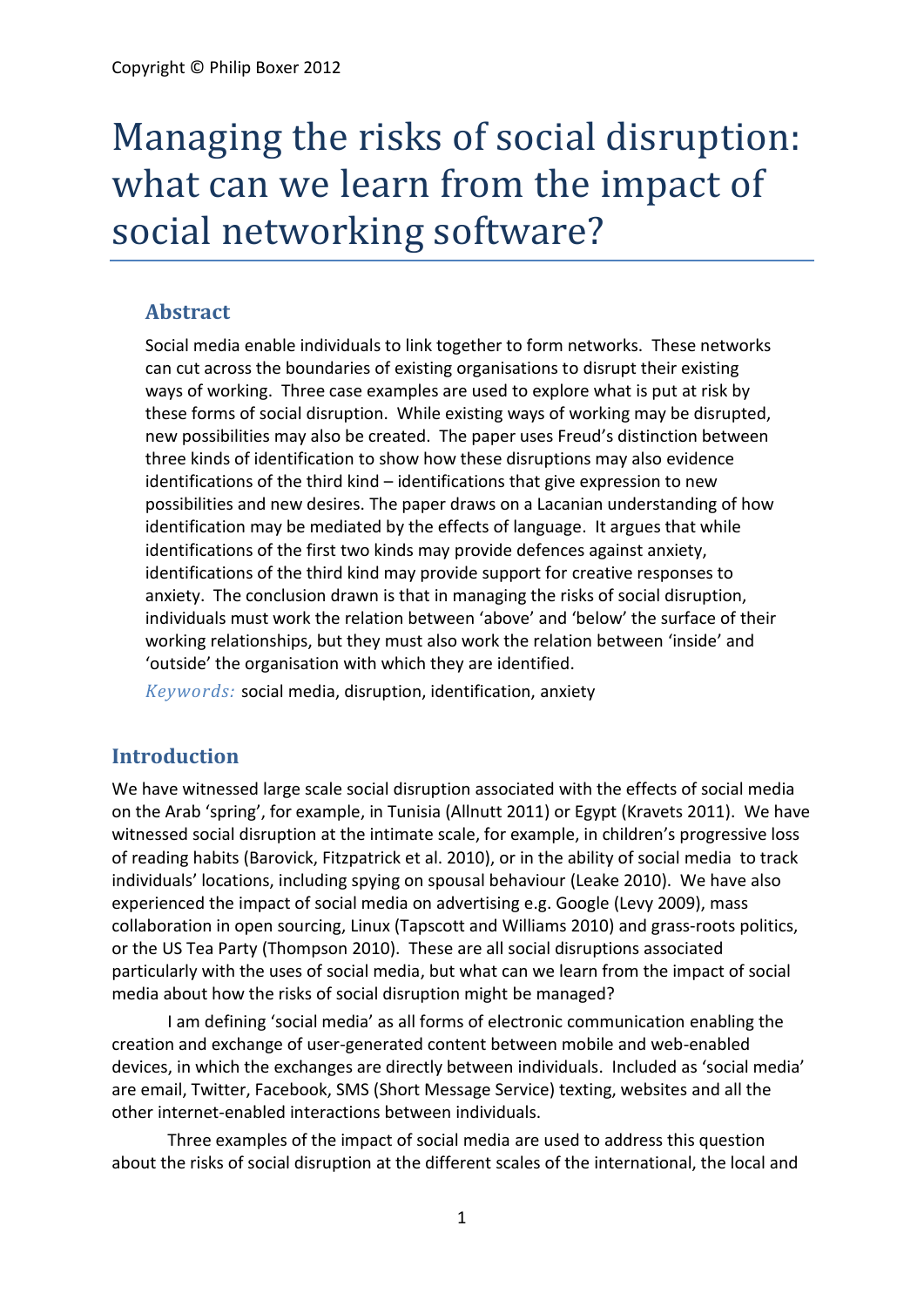the individual. The paper uses these examples to explore the nature of the risks being created, and for whom they are risks. The risks of social disruption are understood in the domain of disrupted identifications, disruptions to the ways in which individuals' identifications are effective in organising their social world and defending against anxiety. The significance of social media is that they support networks that are inherently *heretical,* being based on individuals making personal choices about how they interact with other individuals in networks. In Figure 1, the interactions between individuals are represented as the forward-moving arrow representing an endless chaining of interactions between individuals. The retroactive arrow represents the après coup [\(Lacan 2006 \[1966\]\)](#page-9-5) by which an individual makes sense of some part of this chaining.





The *heretical* quality of the networks supported by social media emerges from the fact that both the forward chaining and the retroactive sense-making are done at the level of the individual interactions, enabling these interactions to be disruptive of any previouslyexisting way of organising meaning. The conclusion is that to 'manage' the risks of social disruption from the perspective of any given organisation becomes a question of how the relation between the inside and outside of that organisation is managed, 'inside' understood both literally with respect to its physical boundary, and symbolically as the organization's 'authorized' way of sense-making.

# **The impact of social networking software**

#### **Rheumatology - the right care at the right time**

The first example is from a blog by a rheumatologist [\(Boulton 2012\)](#page-8-2):

"Sarah, who is 24, has rheumatoid arthritis and has been under my care for the last three years. To attend my clinic, Sarah travels 34 miles by train, and often walks the three miles to the hospital as she is unable to afford the bus fare. In the last 12 months, I have seen her three times, once as the result of a flare of her rheumatoid arthritis. The other two visits were spent ensuring she was stable, in addition to talking about her family and pet dog.

More recently I saw Catherine, a 60 year old lady with rheumatoid arthritis, who described to me her feelings of helplessness when her arthritis had flared several weeks previously. She rang the department only to be told that the next available appointment was three weeks later. I had no idea that she'd had to wait, and by that time her flare had settled. At the appointment, we discussed the need for her to contact me if she flares again.

The issue of capacity to meet demand is a challenge for even the best healthcare organisations, and it is a problem that won't be going away in the foreseeable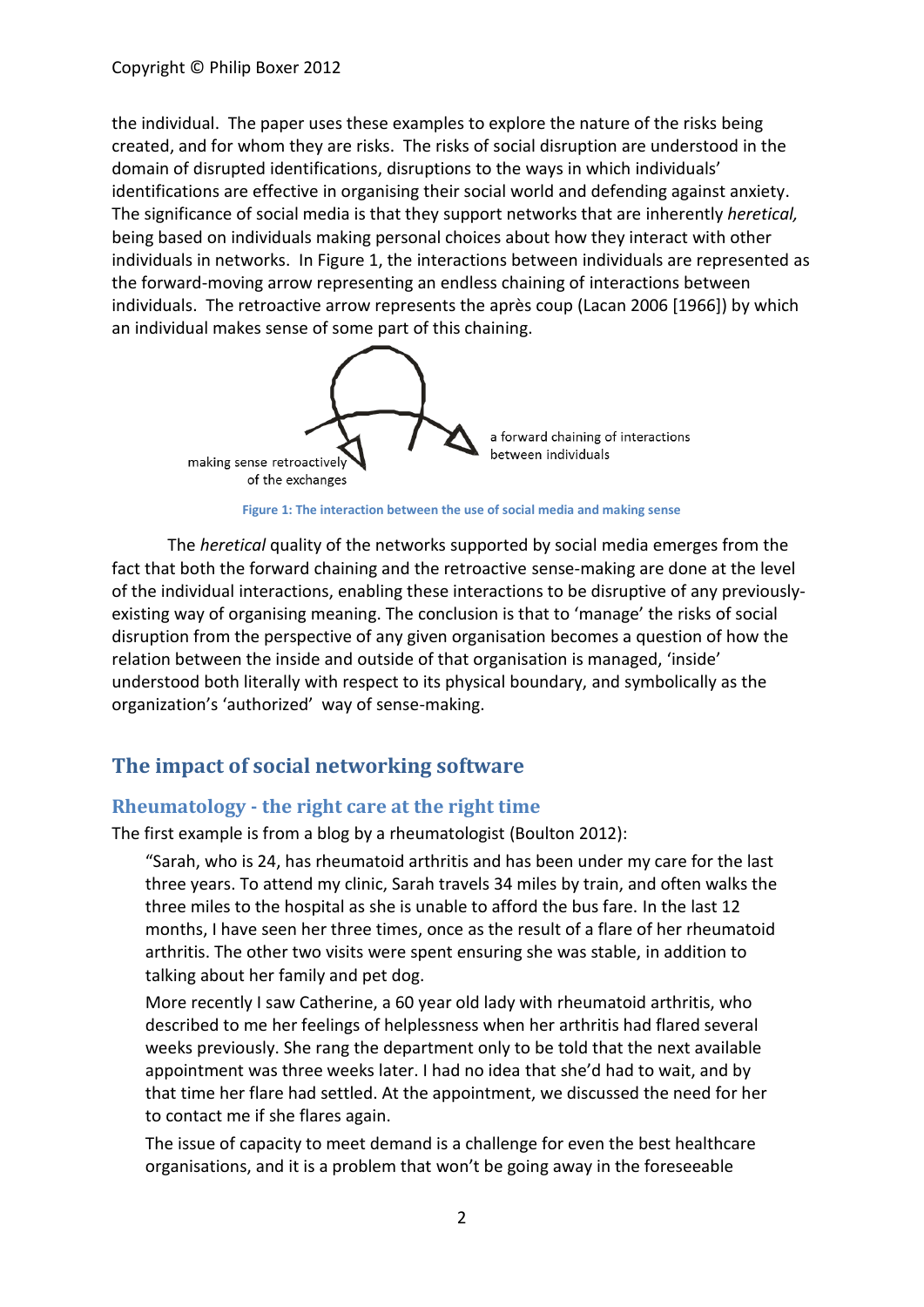future. There are many clinicians who advocate discharge back to primary care, and for some patients this is possible, but what about those patients who require ongoing specialist review?"

…

"If I am to help patients like Sarah and Catherine manage their disease more effectively, I need to support them to develop their skills to monitor it. I don't intend to see Sarah again unless she actually requests my review, but to achieve this I will require more feedback, not less. Using a telehealth service, Sarah replies to texts that ask about her levels of pain, stiffness and wellbeing – she is asked three times a week and her answers are charted. The feedback from the charts will reassure me she is stable and safe, and I can reassure Sarah more effectively that she is in control of her condition."

In this example, the social disruption was to a clinic organised around its appointment book. The clinic was entering into an interaction with the person within the context of their lives through the use of SMS texting, and tracking the person's condition. This enabled the clinic to align what it was doing to what the person needed, rather than reacting to a fixed schedule of appointments. The change was to give first priority to maximising the clinic's impact on the patient's condition, rather than to maximising the utilisation of its clinicians [\(Porter and Teisberg](#page-9-6) 2006).

#### **UK National Health Service Orthotics – joined-up care**

The second example is a national project undertaken for the UK Orthotics Clinics [\(Flynn and](#page-9-7)  [Boxer 2004\)](#page-9-7). There had been a series of reports about how orthotics clinics were failing to deliver effective care to their patients. The project worked with six clinics, each one representing a different approach within a different National Health Service context. The first problem was that the clinics could not track a patient's condition through its life, as with the rheumatologist. The patient would turn up; the notes would be pulled from records, and while the orthotist would initiate an episode of care, s/he was unable to keep track of the patient's developing condition over the course of multiple episodes of care.

Technology was developed to enable orthotists to manage multiple episodes of care better. This led to a further challenge emerging, namely the ability of orthotists to interact with the other clinicians dealing with any given patient. The orthotist was dealing with chronic conditions that evolved over time, but the orthotist frequently did not have primary clinical responsibility, being second or third in a hierarchy of clinical accountability. Unless done informally, they were unable to enter into collaborative relationships with other clinicians both within hospitals and primary care, including allied health professionals.

Social media provided the means of doing this systematically. The solution was not to centralise and manage the relationships within an even larger silo, but rather to enable the clinics to network with each other as they needed using social media, allowing them dynamically to adapt clinical accountabilities to patients with whom they were dealing through email exchanges and the direct exchange of data relating to any given case. This depended on data platforms that, through enabling the clinician to track these exchanges in relation to an individual's treatment through multiple episodes of care, could support collaboration between clinics around the through-life management of the individual patient's condition [\(Cohen and Boxer 2010\)](#page-9-8). Effective collaboration depended critically on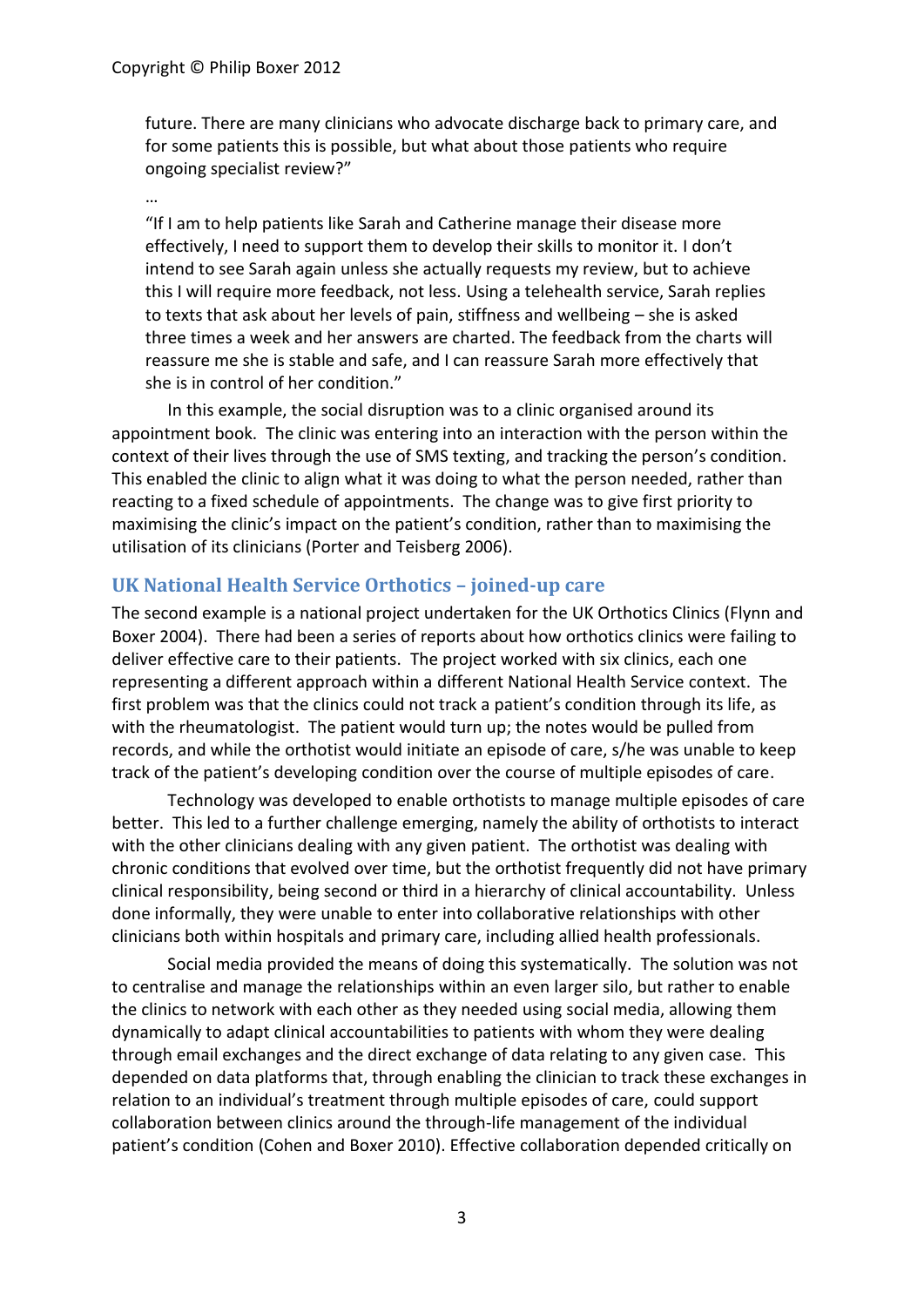social media, which disrupted the specialist silos of clinical accountability within which the different clinical specialisms worked.

#### **Kony 2012 – giving voice**

The third example was about a video going viral on the internet [\(Invisible Children 2012\)](#page-9-9). The maker of the video, Jason Russell, told the story of meeting a child who had escaped from the Lord's Resistance Army under the leadership of Joseph Kony. Jason had met this child, Jacob Acaye, and had made a promise that he would do something about the situation responsible for Jacob's and other abductees' suffering.

But what could Jason do? When he came back to the U.S.A., he tried to do something about it by speaking to his Congressman, but the Congressman said that nobody had heard of Joseph Kony, and nobody in his constituency cared about the fact that Kony was kidnapping kids and turning them into child soldiers in the middle of Africa. So Jason set about making this video and mobilising people to do something about it. The video went viral, and by October 2012 over 93 million people had seen it [\(Wikipedia 2012\)](#page-10-0).

The social disruption here was to the previous *status quo* concerning the abduction of children and forcing them to become child soldiers. The campaign led to a United States Senate resolution, in turn contributing to the decision to send military advisers to Africa. Jason created the video as a social object. People could be mobilised around this social object, giving voice to the plight of the abductees and enabling common cause to be made in a way that could enable something to be done.

#### **Who is managing whose risks in each case?**

Social media link people together in ways that challenge existing organisations of vested interest. What were these existing organisations? In the Kony example, it was the then current view of the US Senate concerning what they should spend money on and what mattered politically. In the case of the orthotics clinics, it was disrupting the separation of budgets between the orthotics clinic and other clinics, including the separation of chronic healthcare from social care budgets. In the case of the rheumatology clinic, it was disrupting targets for how many people the clinic saw in the hours available, changing the basis on which the clinic was budgeted and its staff paid. At stake in each case were the needs of individuals not being met by the existing organisations of vested interest. What was put at risk in each case was an existing organisation.

Social networks represent a challenge to organisations. This challenge can be understood in terms of how an existing organisation balances the costs of taking action against the social costs of doing nothing about an unmet need. Taking action means the costs of disrupting and modifying existing ways of meeting needs, offset by the benefits of new ways of doing things both for the organisation and its customers/clients/patients. In the case of the orthotics clinics, the benefits of doing something were established to the satisfaction of the UK Treasury. A review of the report pointed out that, for every £1 spent on orthotics, £4 would be saved in later social care costs, because of its impact on individuals' longer term mobility [\(Hutton and Hurry 2009\)](#page-9-10). The benefits of doing nothing meant costs continued to be carried by the individuals becoming progressively less mobile as a consequence, by social services, and by a higher incidence of hip replacements etcetera. Nothing was done at the time of the project because of the disruptive effects of the proposed changes on the budget allocation mechanisms. So the benefit that could have been achieved by realignment could not be achieved.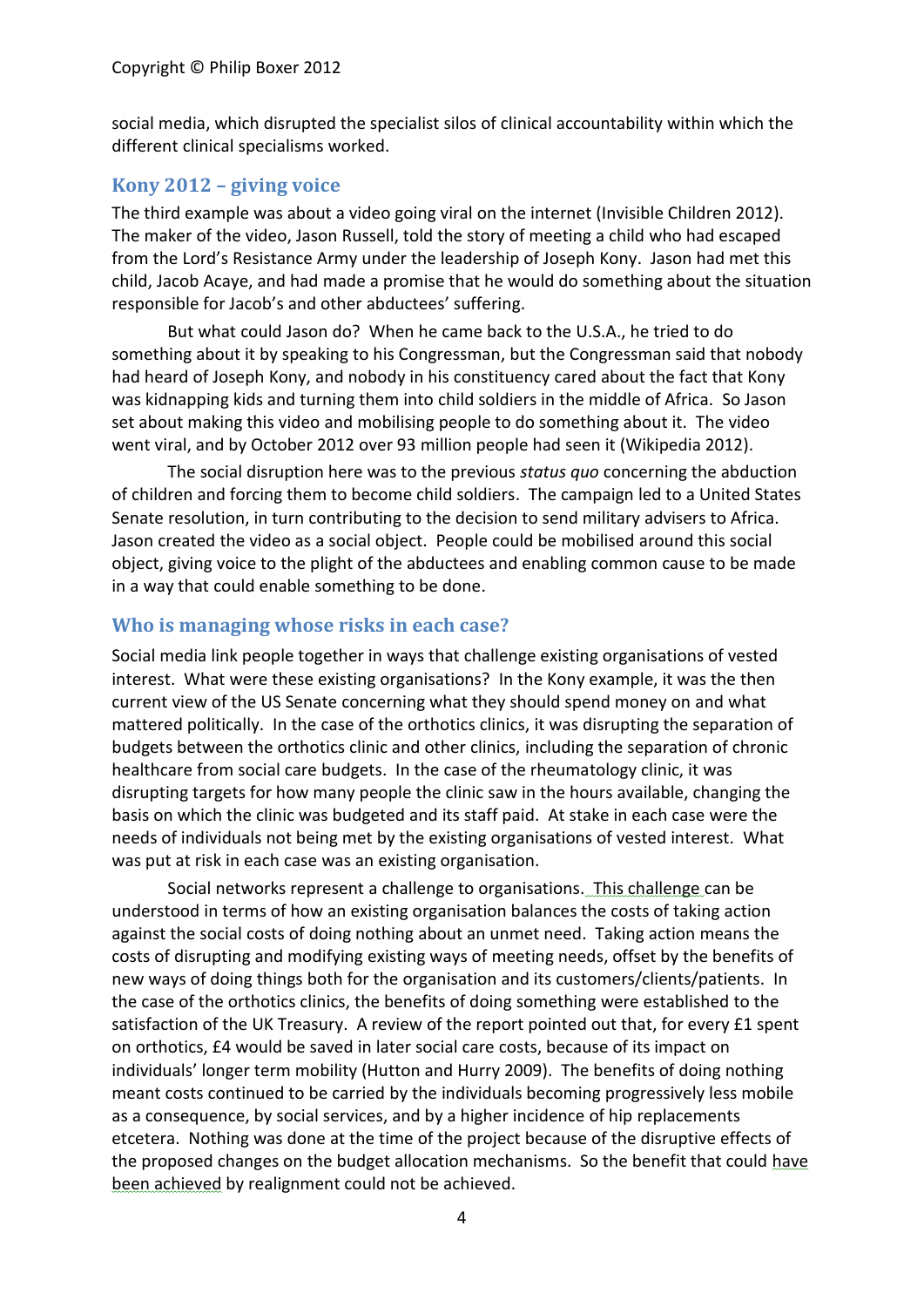Of course, a lot is now being said about the limitations of existing approaches to funding healthcare, both in the UK [\(Singh and Ham 2006\)](#page-9-11) and the USA [\(Porter and Teisberg](#page-9-6) [2006\)](#page-9-6), but what makes these risks so difficult to manage?

# **Disrupted identifications – the Freudian insight**

Consider the challenge facing an individual manager responsible for a clinic, and accepting the need to work through the consequences of such a disruption. She would be trying to take up her role with the organisation as currently defined while at the same time trying to reorganise it. Referring back to Figure 1, taking up a role implies accepting 'authorised' ways of retroactively making sense, associated with "the organisation as currently defined". In taking up her role, we can also assume that the role provides some support for her own sense of identity.

Freud defined three different kinds of identification in his work on group psychology [\(Freud 1921c\)](#page-9-12). First came identifying with someone, in the sense of wanting to *be* them themselves ("I want to be you"). Second was identifying with someone in the sense of wanting to *have* that person's way of organizing the way they were ("I want to learn how to be like you"). Third came identification formed not by identifying with someone or someone's way of organizing, but rather with a situation that engendered a particular affective relation to themselves.

The first of these two forms of identification is distinguished by the primary processes contained by the individual's established 'perceptual identity'. Through this primary identification, the individual makes some sense of their experiences of pleasure and pain. The second form of identification is distinguished by the secondary processes associated with establishing a 'thought identity'. It is through this 'thought identity' that the individual's relationships are organized both to themselves as they identify themselves in the primary sense, as well as to the world [\(Freud 1900a\)](#page-9-13). The following story used by Freud is useful in distinguishing the third form of identification (my emphasis added):

"Supposing, for instance, that one of the girls in a boarding school has had a letter from someone with whom she is secretly in love which arouses her jealousy and that she reacts to with a fit of hysterics; then some of her friends who know about it will catch the fit, as we say, by mental infection. The mechanism is that of identification based upon *the possibility or desire of putting oneself in the same situation*." [\(Freud 1921c\)](#page-9-12) p107.

The important thing about this third form of identification is that it is based on "the possibility or desire of putting oneself in the same situation".

Lacan distinguished the first two forms of identification as 'Imaginary' and 'Symbolic' identifications [\(Lacan 1988\)](#page-9-14). 'Imaginary' identification meant identification in terms of the perceptual reality through which the individual encountered an image of himself or herself. 'Symbolic' identification meant identification mediated by the effects of a way of being in language. The individual could say something of who s/he was while always experiencing himself or herself as being more than that, his or her relationship to this 'more' nevertheless being sustained by his or her way of being in language. The single trait of which Freud spoke represented for the individual the symbolic identification that organized that individual's way of being [\(Lacan 1961\)](#page-9-15). In Figure 2 below, this organization is represented as the individual's 'authorized' ways of sense-making.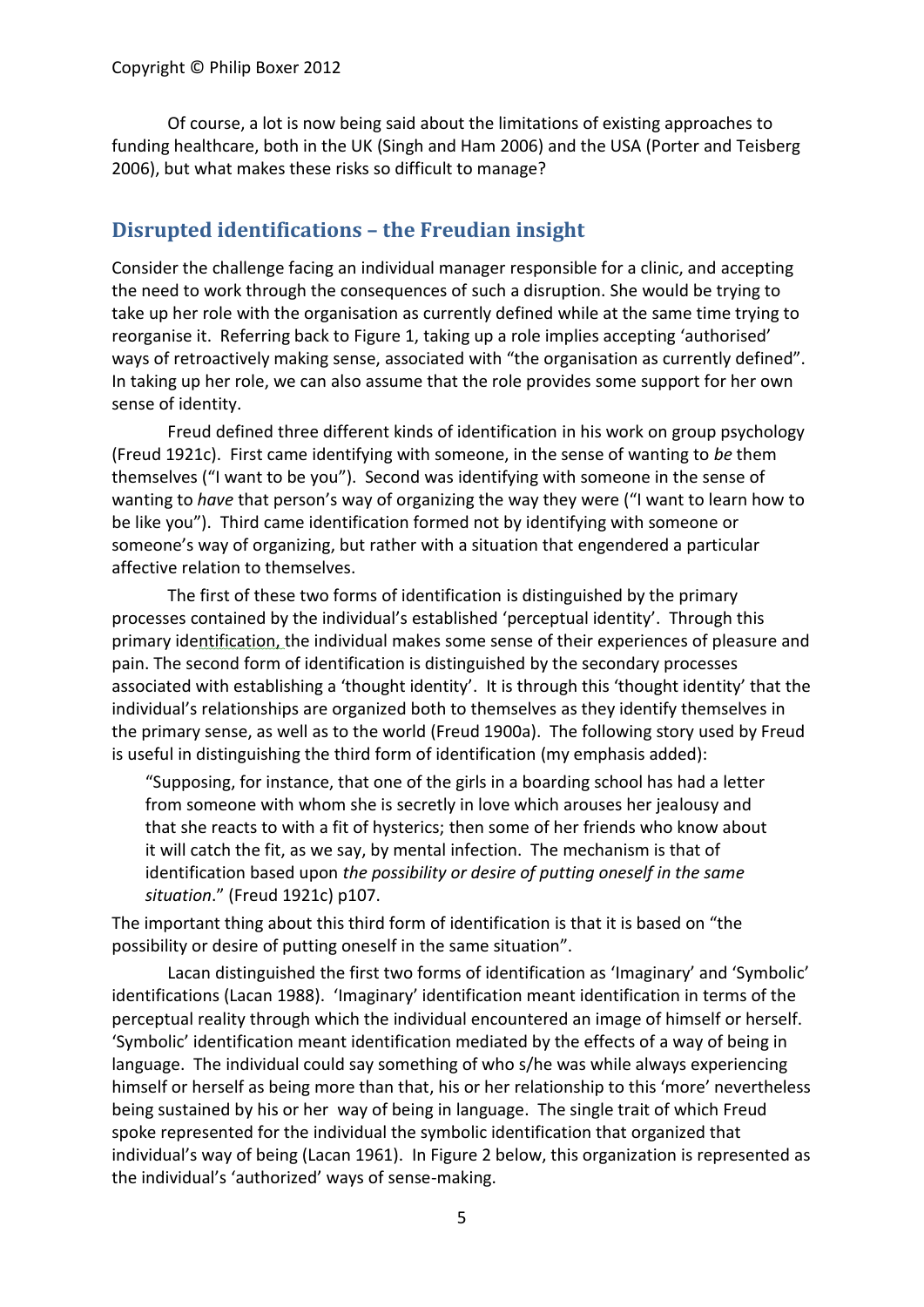Taking up this organization involves subordinating primary process to a way of being in language, resulting in a loss arising from the repression of the primary processes involved. Understanding this as a symbolic identification, in which an organization of signifiers stands in the place of the primary processes, makes it possible to speak of what is left out by that organization in the sense of repressed as not being relevant. In a given situation, however, there can also be that which is experienced as left out because it is in some way beyond or unknowable in terms of the individual's current primary or secondary identifications. In Figure 2, this is represented by the two lines that do not return [\(Lacan 2006 \[1966\]\)](#page-9-5), experienced as two questions: where do I find myself in relation to this situation, and what is it about this situation that does not fit with my 'authorized' ways of sense-making?



**Figure 2: the relation to what is lacking in a situation**

These questions reflect a 'lack' that, to the extent that they do not engender overwhelming anxiety, constitute a relation to desire that can be realised in the situation, forming the basis of the third identification. This third identification is 'Real' in the sense that it appears as a relation to an impossible 'Real' constituted by the experience of a relation to lack that is structural to the individual's symbolic identification. The third identification is thus identification to something about the situation that supports that relation to lack. In these terms, this third identification is identification with that which represents a 'beyond' or impossibility for that individual's symbolic identification, in this sense giving it a heretical quality. Desire reflects what the individual wants, or rather finds wanting, in their way of being in language.

Given that the 'Real' is that which cannot be articulated within the 'Symbolic', the social object is that which represents this relation to 'lack' [\(Cetina 1997\)](#page-9-16). In pursuing their desire through relating to the social object, the emergent affective networks enable the individual to pursue something of what they lack in their current way of being in language [\(Dean 2010\)](#page-9-17). With the third form of identification, the individual takes up this relation to 'lack' through the way they form affective networks in pursuit of their desires.

The relation to the social object in the letter allows the individual to identify with the desired situation of the other (through experiencing jealousy of the other's relation to pleasure/pain engendered by their letter). The third identification enables the individual to make common cause with others in terms of that way of relating to the situation. A metaphor is useful here. The first identification is like the foundations of a house and the second is like the architecture of the house constructed on those foundations. The third is like deciding to modify the house by taking a brilliant idea from a dear friend seriously, knocking out a wall, extending a room, and moving the front entrance. You take your friend's idea seriously because you like her way of thinking. It represents what you experience as lacking in your current experience of the house, and by following the desire it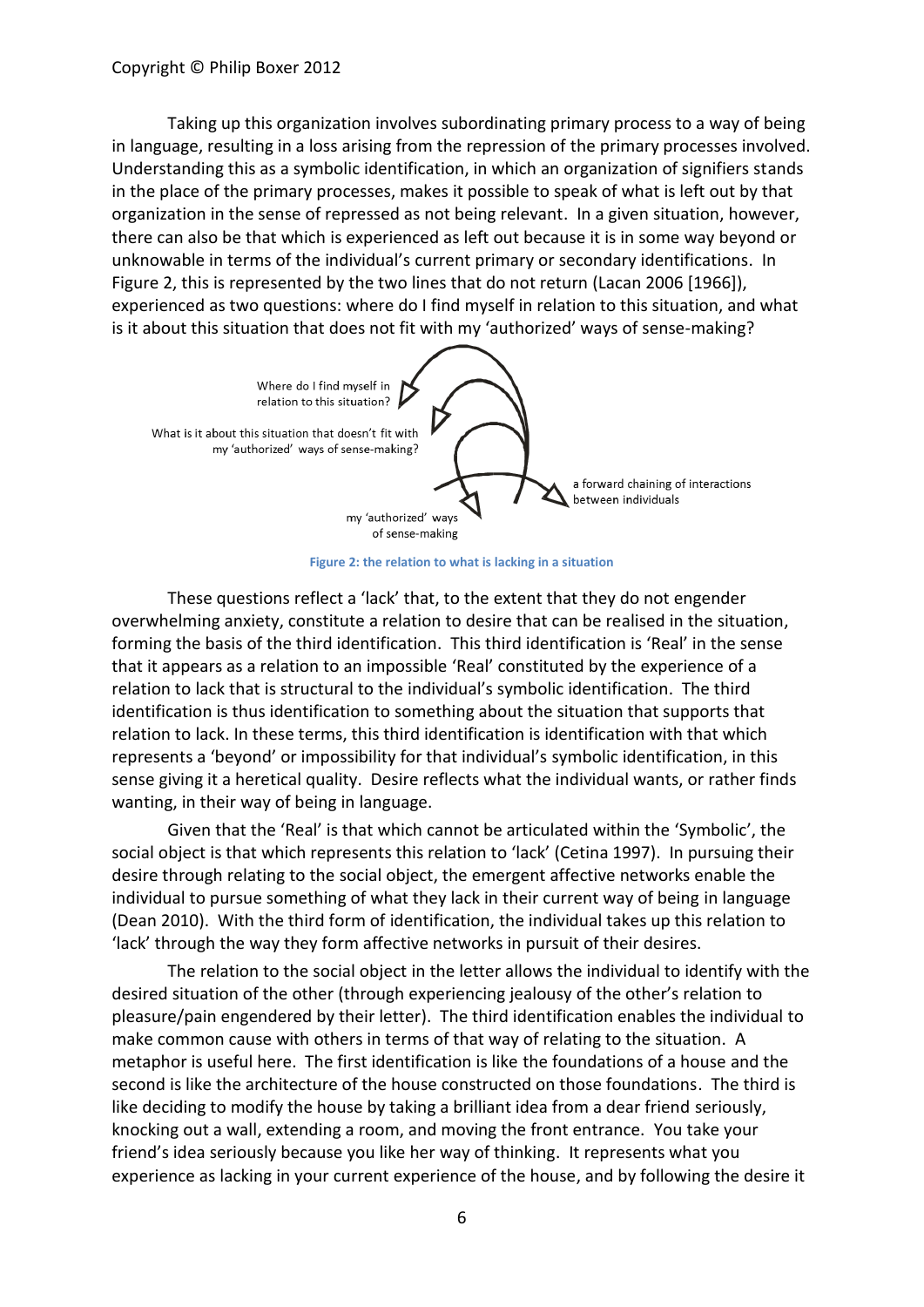represents it enables you to change the house's architecture and disrupt the way you currently live in it.

Returning to the challenge facing the individual manager responsible for a clinic, the organisation of the clinic supporting the manager's identification is like the architecture of a house with its foundations. The disruption happens to the extent that the manager follows her desire for the well-being of the clinic's patients, identifies with the friend's idea, and changes the clinic's architecture.

#### **Identification as defending against anxiety**

The organisation of the clinic supports the manager's identification, enabling the manager to know what she is to expect of herself. The identification is a way of defending herself against the anxiety that would go with not knowing. The first and second identifications manifest themselves as the basic assumptions below the surface of the individual's working relationships, and the working relationships themselves, organized by a shared sense of purpose and outcome [\(Armstrong 2005\)](#page-8-3). The basic assumptions are always there, the issue being the extent to which they are in support of or in conflict with the secondary processes appearing as ideals shared in working together [\(French and Simpson 2010\)](#page-9-18). Primary processes subordinated to secondary processes form the 'warp and weft' of any social endeavor in which there is shared purpose and outcome, constituting for the individual an 'organization-in-the-mind' that reflects in some way the emotional experience of the endeavour itself [\(Armstrong 2005\)](#page-8-4). These identifications make sense of the world while at the same time defending against anxiety [\(Menzies-Lyth 1988\)](#page-9-19). So what happens when the 'warp and weft' are disrupted?

In the rheumatology and orthotics examples, the clinician's identification moves to being in relation to a social object defined by the patient's condition, in the case of the orthotists being shared with the other clinicians involved. With the Kony case, the viewer's identification is in relation to a social object in the form of a video defined by the unjust situation in which Joseph Kony continues to be free. The collaborations that emerge around the patient or the lobbying of the US Congress are affective networks, which can also defend against anxiety to the extent that they enable the individual to relate to what they want or find wanting.

Thus, one possible response to the disruption of the 'warp and weft' is to become overwhelmed by basic assumption activity associated with identifications of the first kind, in which work itself becomes secondary [\(Armstrong 2005\)](#page-8-3). Another possibility in the face of threatened expulsion by the larger system is to surrender personal responsibility to its knowing better, hiding amongst crowds withdrawn from any kind of interpersonal working [\(Hopper 2003\)](#page-9-20). Amongst social media, this may be 'being alone together' [\(Turkle 2011\)](#page-10-1), for example, in multiplayer online role-playing games. This may also be what is happening with football crowds or political movements, but not necessarily, if there is engagement at the grass-roots level around social objects, for example, the game itself, or the doorstep encounter. If the disruption is not experienced as being too total, then the third identification becomes a way to work with the anxiety by re-situating it, using anxiety as a guide [\(Boxer 2004\)](#page-8-5). The affective networks enable the individual to develop new ways of making sense and making choices. Rather than demolishing the house, the individual finds ways of modifying and extending it to include new possibilities.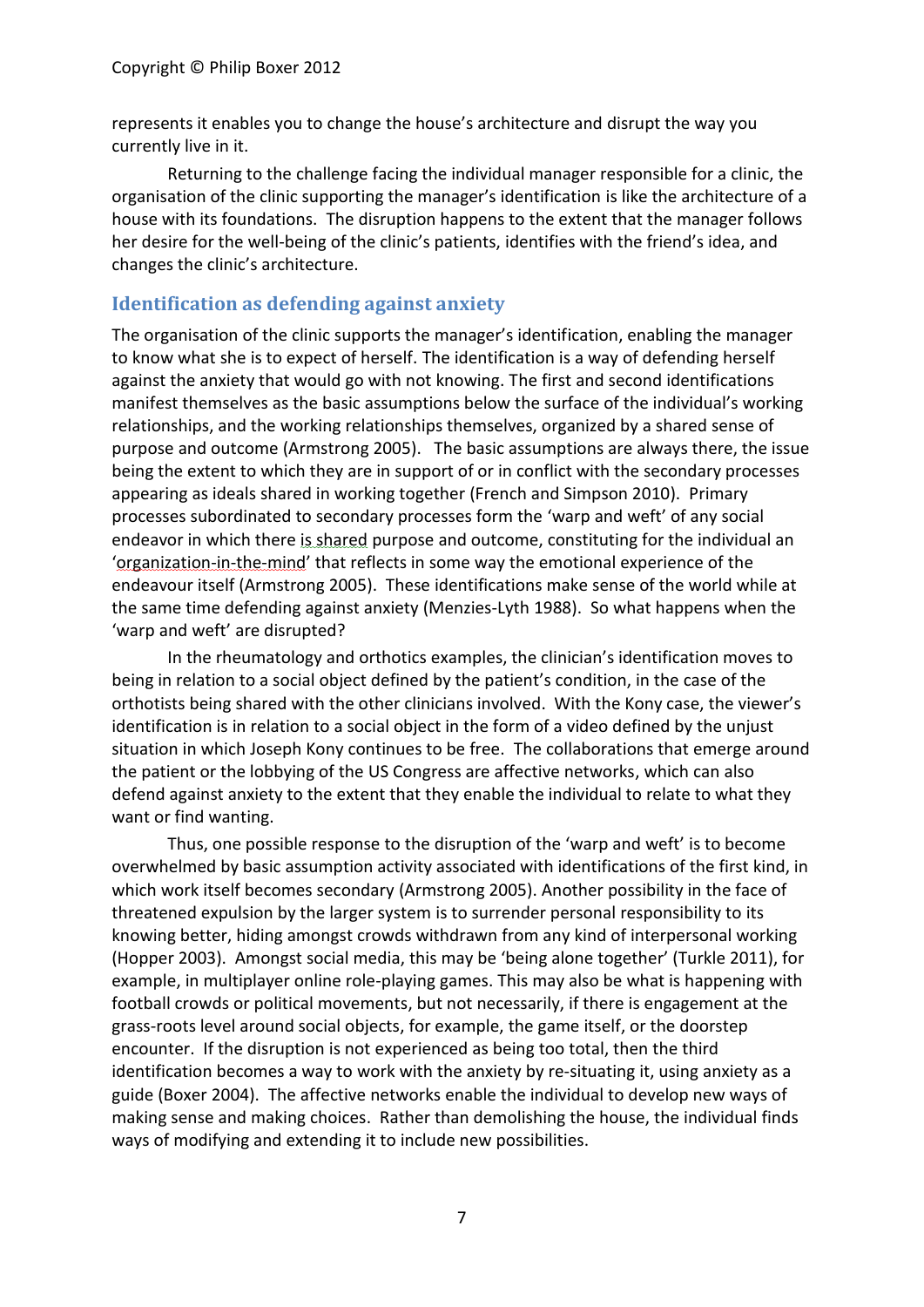#### **Social networking as supporting identification of the third kind**

The Kony example is of a large scale social network forming around the video as a social object, and based on a shared affective response to the issues raised by the video. Smaller scale networks emerge through individuals being tagged in a photograph so that a number of them can remember a party. Whatever the scale of the network, however, the social objects that pop up in the social media world enable individuals to share fellow-feeling, providing the objects around which affective networks can gravitate and link. We may trivialise the common causes that emerge amongst people, for example, wanting to follow what my friend is doing backpacking around Australia, but emergent common causes can also lead to people making real alliances around issues of real concern, mobilising in ways that cut across any organisational boundary.

Of course, social media are not a new thing. They had their parallel at the time of Gutenberg's printing revolution in the  $15<sup>th</sup>$  and  $16<sup>th</sup>$  centuries. The printing press created social objects that supported affective networks that were heretical. These networks started a process that led to the Enlightenment and the complete transformation of the universities from being instruments of Roman Catholic policy in Europe to something else [\(Shillingsburg](#page-9-21) 2006). The word 'heretic' comes from the Greek and means 'the ability to choose'. The point of the Roman Catholic Church's Inquisition was to manage the risks of social disruption by persuading individuals to profess the Church's truths. For example, all that mattered was persuading Galileo to say that the Church was right and that he was wrong, regardless of what he thought. Understood in this way, the affective networks made possible by social media are heretical because of the way they enable this choosing [\(Boxer](#page-8-6)  [2011\)](#page-8-6).

Social media, therefore, change the balance between the three forms of identification. They move us away from a corporate world based on the first two identifications, a world we remember nostalgically as a world in which we knew who we worked for and had jobs for life. They present us with ever increasing opportunities to choose, but choices nevertheless that present us with risks [\(Beck 1992\)](#page-8-7).

#### **Conclusions about what can be learned**

"Discussion of the subject of relating is a much easier exercise for analysts than is the discussion of usage, since relating may be examined as a phenomenon of the subject, and psychoanalysis always likes to be able to eliminate all factors that are environmental, except in so far as the environment can be thought of in terms of projective mechanisms. But in examining usage there is no escape: the analyst must take into account the nature of the object, not as a projection, but as a thing in itself." [\(Winnicott](#page-10-2)  [1969\)](#page-10-2)

The analyst is used to dealing with how individuals relate to each other, but not to the contexts or situations in which they do their relating to each other. The analyst is familiar with taking into account the nature of the individual's relation to the primary object, organised by identifications of the first and second kind. The analyst is used to working below the surface with primary object relations [\(Huffington, Armstrong et al. 2004\)](#page-9-22). The analyst is not so used to dealing with the thing-in-itself – for example the reality of the patients or abductees in the three cases.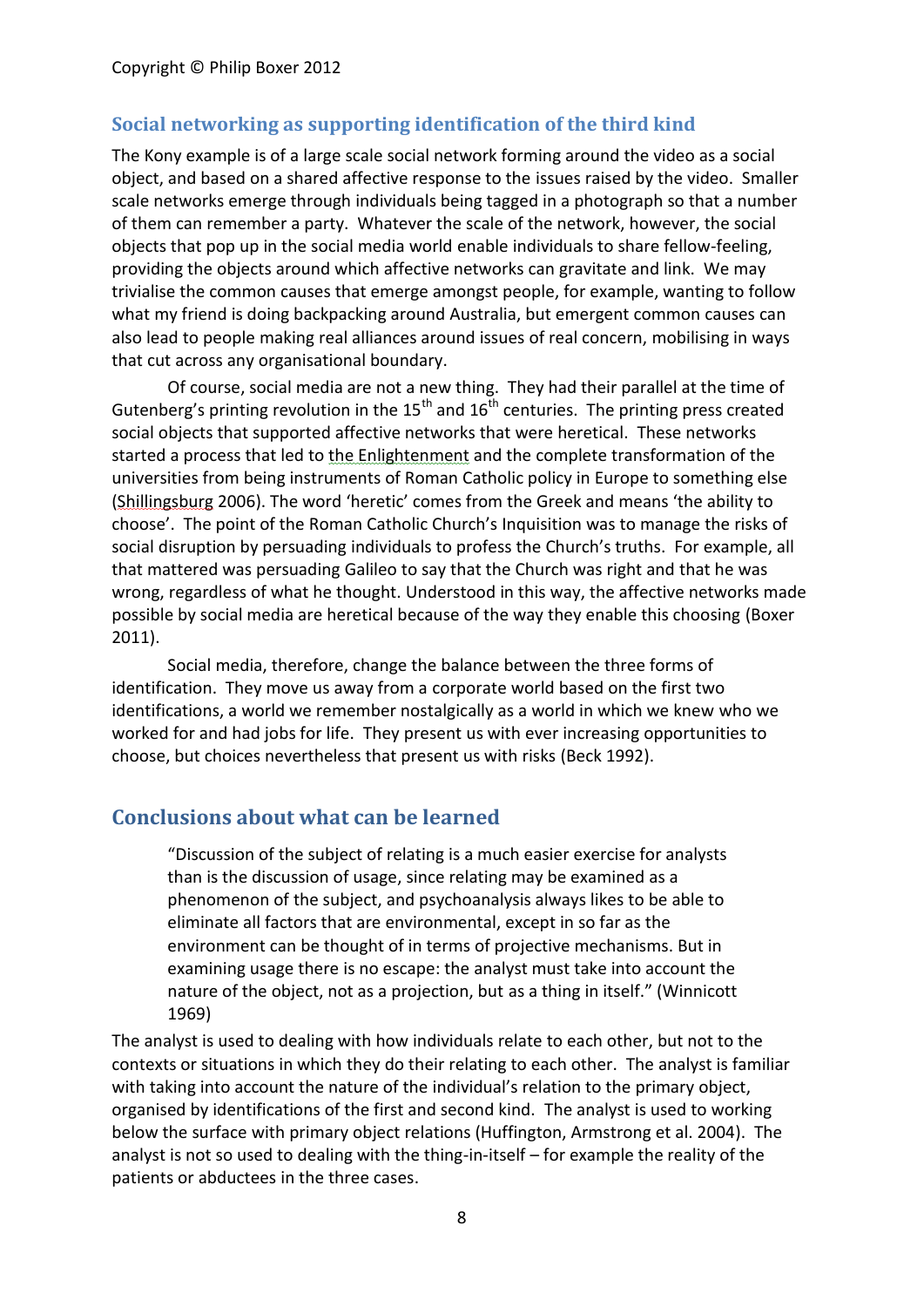The object, as a thing-in-itself rather than as a projection, opens up a different boundary. This is not the boundary between an above and a below. Rather it is a boundary between an 'inside' of the organisation's or individual's space and its 'outside'. What is 'inside' is defined by the organizing effects of the first and second identifications, while the disrupting effects arise from the dynamic impact of what is going on 'outside'. The risks of disruption arise from managing how we adapt and allow our identities to be moved by this 'outside' – through the linkages we make to others. Managing these risks depends on the ways in which we are able to question our own ways of making sense. This questioning depends upon being able to work reflexively in the way we take up identifications of the third kind [\(Boxer and Eigen 2005\)](#page-8-8).

A way of thinking about this is in terms of a doubling of the double task. The double task of an individual in a role is both working on his or her task in relation to the task environment while also managing his or her own working process [\(Bridger 1990\)](#page-8-9) – working the relation between 'above' and 'below' the surface. The doubling of this may be thought of as a double challenge [\(Boxer](#page-8-10) 2008), both working within the existing system of governance, while also questioning the value of how that work interacts with its larger environment – working the relation between 'inside' and 'outside'.

#### **References**

- <span id="page-8-0"></span>Allnutt, L. (2011). "Tunisia: Can We Please Stop Talking About 'Twitter Revolutions'?" Tangled Web Retrieved January 26th, 2011, from [http://www.rferl.org/content/tunisia\\_can\\_we\\_please\\_stop\\_talking\\_about\\_twitter\\_revolutio](http://www.rferl.org/content/tunisia_can_we_please_stop_talking_about_twitter_revolutions/2277052.html) [ns/2277052.html.](http://www.rferl.org/content/tunisia_can_we_please_stop_talking_about_twitter_revolutions/2277052.html)
- <span id="page-8-4"></span>Armstrong, D. (2005). The analytic object in organizational work. Organization in the Mind: Psychoanalysis, Group Relations, and Organizational Consultancy - Occasional Papers 1989- 2003. R. French. London, Karnac**:** 44-54.
- <span id="page-8-3"></span>Armstrong, D. (2005). The work group revisited: Reflections on the practice of group relations. Organization in the Mind: Psychoanalysis, Group Relations, and Organizational Consultancy - Occasional papers 1989-2003. R. French. London, Karnac**:** 139-150.
- <span id="page-8-1"></span>Barovick, H., L. Fitzpatrick, et al. (2010). "The Couch Potato Generation." The World February 1, 2010. from [http://www.time.com/time/printout/0,8816,1955582,00.html#.](http://www.time.com/time/printout/0,8816,1955582,00.html)
- <span id="page-8-7"></span>Beck, U. (1992). Risk Society: Towards a New Modernity. London, Sage.
- <span id="page-8-2"></span>Boulton, J. (2012). "The right care, at the right time." The Health Foundation <http://www.health.org.uk/blog/the-right-care-at-the-right-time/> Accessed November 2012.
- <span id="page-8-5"></span>Boxer, P. J. (2004). "Facing Facts: what is the good of change?" Journal of Psycho-Social Studies **3(1)**(4).
- <span id="page-8-10"></span>Boxer, P. J. (2008). The Double Challenge: working through the tension between meaning and motivation in a large system. ISPSO Conference. Toledo, Spain.
- <span id="page-8-6"></span>Boxer, P. J. (2011). The Twitter Revolution: how the internet has changed us. Psychoanalytic Reflections on a Changing World. H. Brunning. London, Karnac.
- <span id="page-8-8"></span>Boxer, P. J. and C. A. Eigen (2005). "Reflexive Team Supervision: Questioning 'by whose authority'." Organizational and Social Dynamics 5(2): 257-279.
- <span id="page-8-9"></span>Bridger, H. (1990). Courses and Working Conferences as Transitional Learning Institutions. The Social Engagement of Social Science. E. Trist and H. Murray, Free Association Books. **Volume 1, The Socio-Psychological Perspective**.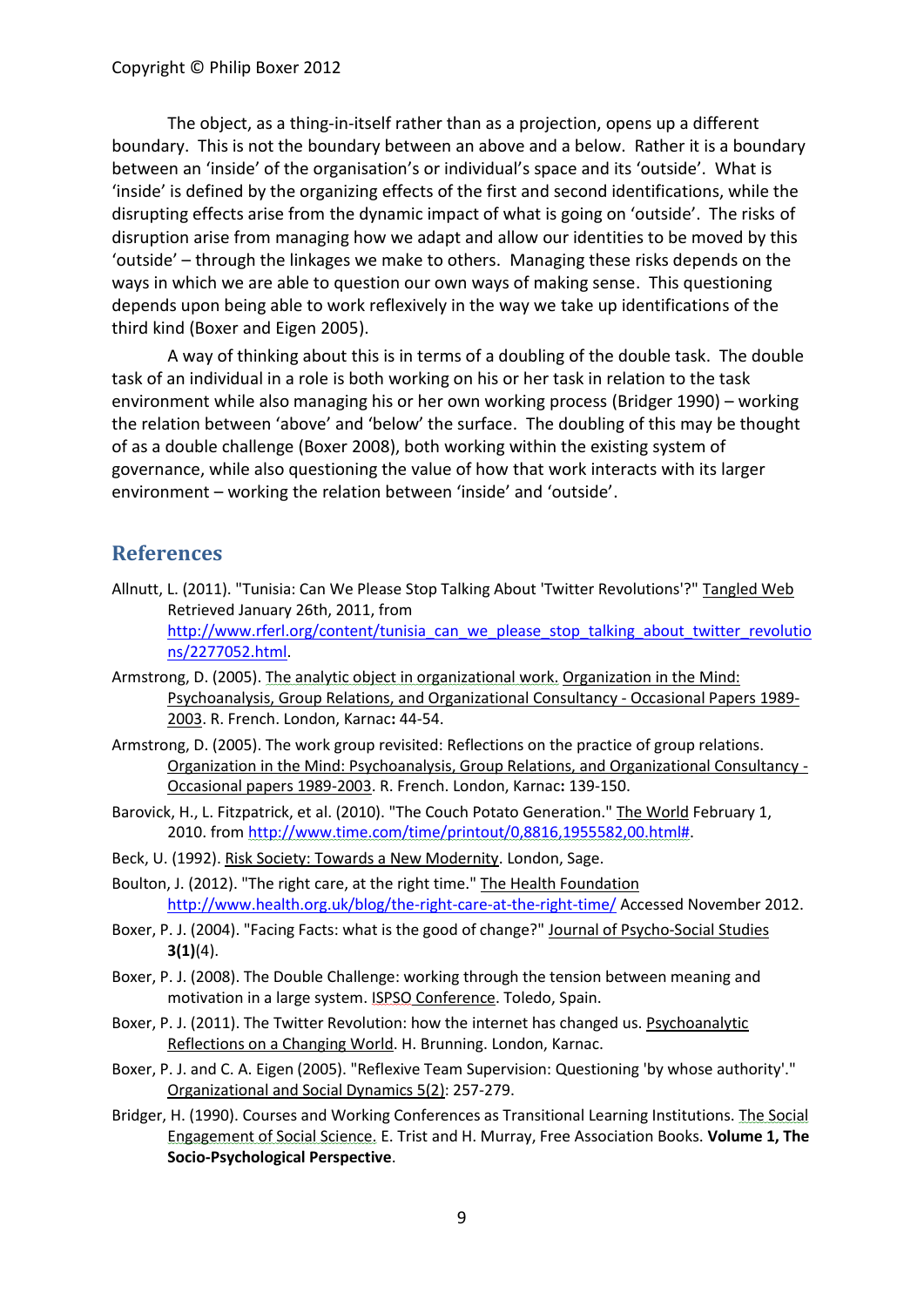- <span id="page-9-16"></span>Cetina, K. K. (1997). "Sociality with Objects: Social Relations in Postsocial Knowledge Societies." Theory, Culture and Society **14**: 1-43.
- <span id="page-9-8"></span>Cohen, B. and P. Boxer (2010). "Why Critical Systems Need Help To Evolve." Computer **43**(5).
- <span id="page-9-17"></span>Dean, J. (2010). Blog Theory: Feedback and Capture in the Circuits of Drive, Polity.
- <span id="page-9-7"></span>Flynn, T. and P. J. Boxer (2004). Orthotic Pathfinder Report, Business Solutions Ltd.
- <span id="page-9-18"></span>French, R. B. and P. Simpson (2010). "The 'work group': Redressing the balance in Bion's *Experiences in Groups*." Human Relations **63**(12): 1859-1878.
- <span id="page-9-13"></span>Freud, S. (1900a). The Interpretation of Dreams. The Standard Edition of the Complete Psychological Works of Sigmund Freud. J. Strachey. London, The Hogarth Press and the Institute of Psycho-Analysis. **5**.
- <span id="page-9-12"></span>Freud, S. (1921c). Group Psychology and the Analysis of the Ego. The Standard Edition of the Complete Psychological Works of Sigmund Freud. J. Strachey. London, The Hogarth Press and the Institute of Psycho-Analysis. **18:** 65-143.
- <span id="page-9-20"></span>Hopper, E. (2003). Traumatic Experience in the Unconscious Life of Groups: The Fourth Basic Assumption: Incohesion: Aggregation/Massification or (ba)I:A/M. London, Jessica Kingsley.
- <span id="page-9-22"></span>Huffington, C., D. Armstrong, et al. (2004). Working Below the Surface: the emotional life of contemporary organizations. London, Karnac.
- <span id="page-9-10"></span>Hutton, J. and M. Hurry (2009). Orthotic Service in the NHS: Improving Service Provision, York Health Economics Consortium.
- <span id="page-9-9"></span>Invisible Children (2012). Kony 2012[. http://www.youtube.com/watch?v=Y4MnpzG5Sqc](http://www.youtube.com/watch?v=Y4MnpzG5Sqc:)**:** 29:59.
- <span id="page-9-0"></span>Kravets, D. (2011). "Amid Street Protests, Twitter Shuttered in Egypt." Threat Level Retrieved January 26th, 2011, fro[m http://www.wired.com/threatlevel/2011/01/twitter-revolution/.](http://www.wired.com/threatlevel/2011/01/twitter-revolution/)
- <span id="page-9-15"></span>Lacan, J. (1961). The Seminar of Jacques Lacan, Book IX: Identification. London, Karnac.
- <span id="page-9-14"></span>Lacan, J. (1988). Book II: The Ego in Freud's Theory and in the Technique of Psychoanalysis 1954- 1955. Cambridge, Cambridge University Press.
- <span id="page-9-5"></span>Lacan, J. (2006 [1966]). The Subversion of the Subject and the Dialectic of Desire in the Freudian Unconscious. Écrits: The First Complete Edition in English. London, W.W. Norton & Company**:** 671-702.
- <span id="page-9-1"></span>Leake, J. (2010). "Suspicious wives make the best internet spies." Retrieved May 23, 2010, from [http://technology.timesonline.co.uk/tol/news/tech\\_and\\_web/article7134060.ece.](http://technology.timesonline.co.uk/tol/news/tech_and_web/article7134060.ece)
- <span id="page-9-2"></span>Levy, S. (2009). Secret of Googlenomics: Data-Fueled Recipe Brews Profitability. Wired Magazin. **17**.
- <span id="page-9-19"></span>Menzies-Lyth, I. (1988). Containing Anxiety in Institutions: Selected Essays. London, Free Association Books.
- <span id="page-9-6"></span>Porter, M. E. and E. O. Teisberg (2006). Redefining Health Care: Creating Value-based Competition on Results. Boston, Harvard Business School Press.
- <span id="page-9-21"></span>Shillingsburg, P. L. (2006). From Gutenberg to Google: Electronic Representations of Literary Texts, Cambridge University Press.
- <span id="page-9-11"></span>Singh, D. and C. Ham (2006). Improving Care for People with Long-Term Conditions: A review of UK and international frameworks, NHS Institute for Innovation and Improvement.
- <span id="page-9-3"></span>Tapscott, D. and A. D. Williams (2010). MacroWikinomics: Rebooting Business and the World. New York, Portfolio Penguin.
- <span id="page-9-4"></span>Thompson, D. (2010). "The Tea party Used the Internet to Defeat the First Internet President." Business Retrieved Nov 2, 2010, from [http://www.theatlantic.com/business/archive/2010/11/the-tea-party-used-the-internet-to](http://www.theatlantic.com/business/archive/2010/11/the-tea-party-used-the-internet-to-defeat-the-first-internet-president/65589/)[defeat-the-first-internet-president/65589/.](http://www.theatlantic.com/business/archive/2010/11/the-tea-party-used-the-internet-to-defeat-the-first-internet-president/65589/)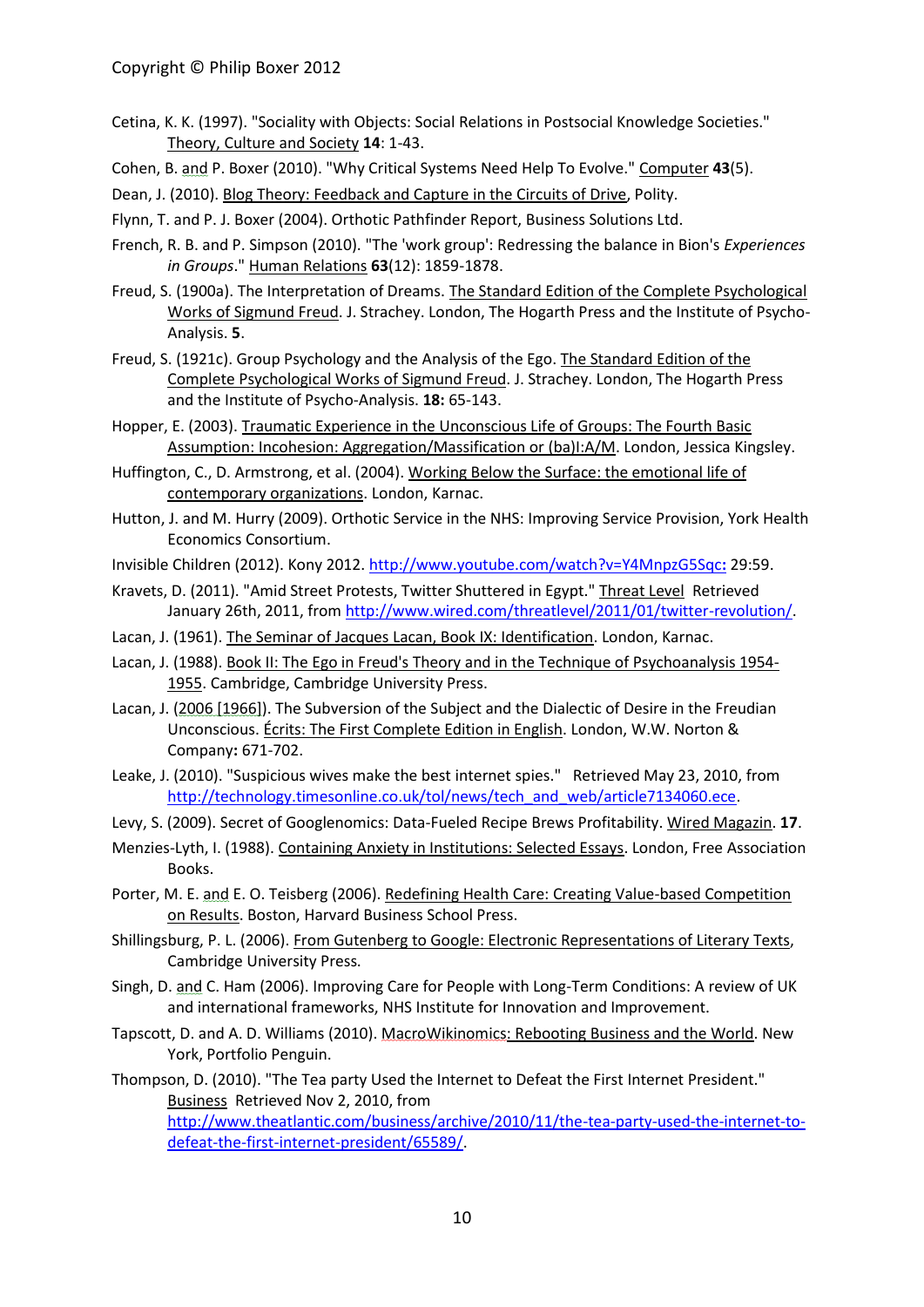<span id="page-10-1"></span>Turkle, S. (2011). Alone Together: why we expect more from technology and less from each other. New York, Basic Books.

<span id="page-10-0"></span>Wikipedia (2012). "Kony 2012." Wikipedia [http://en.wikipedia.org/wiki/Kony\\_2012.](http://en.wikipedia.org/wiki/Kony_2012)

<span id="page-10-2"></span>Winnicott, D. W. (1969). "The use of an object." International Journal of Psychoanalysis **50**: 711-716.